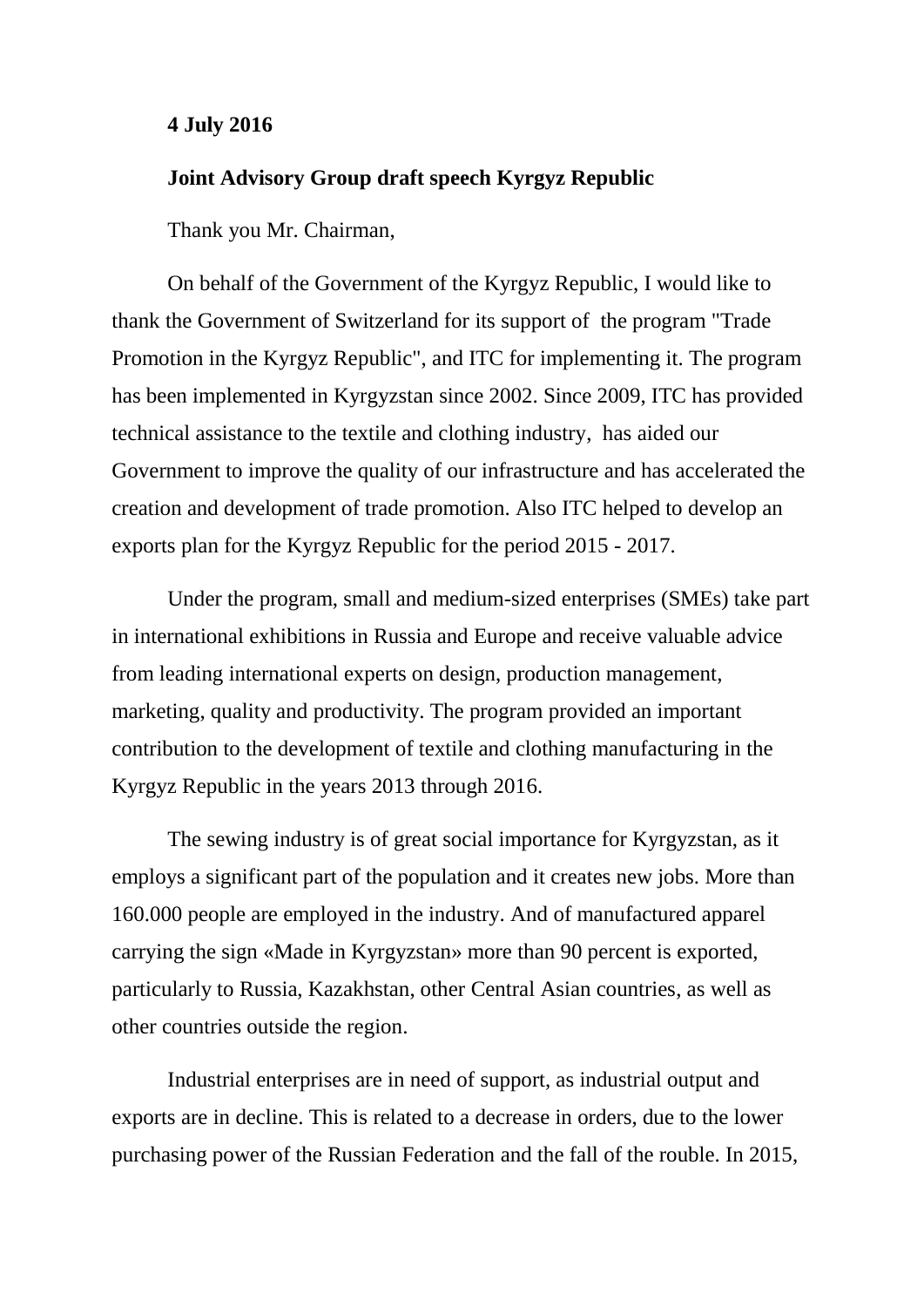production fell by 58% compared to 2012 and amounted to 3.364 billion kilograms. In 2015, exports decreased by 75% compared to 2012 (-\$ 156 million to \$ -39.6 million in 2015).

The International Trade Centre has assisted in developing the Export Development Plan 2015-2017, the successful implementation of which will help to create a favorable business-operating environment for export capability and competitiveness of priority sectors in Kyrgyzstan. The plan complements the Sustainable Development Plan of Kyrgyzstan until 2017 and the Plan of the Government of the Kyrgyz Republic for export development for 2015-2017, which was approved on March 31, 2015.

One of the results of liberal market reforms in business environment, trade facilitation and promotion was the introduction of the Single Window facility for reducing administrative barriers, enhancing the efficiency of customs procedures and for improving the transparency and predictability of administrative procedures. A special Centre under the Ministry of Economy operates the Single Window.

With ITC's support a strategic and operational plan was developed for the "Single Window" organization (local trade support organization). ITC assisted in defining a portfolio of services and in developing a roadmap for improving employee performance. Also it conducted training for employees. Under the project a directory for provider services in three languages was developed, which was distributed among trade associations, businesses, and stakeholders.

The Kyrgyz Government and the private sector of Kyrgyzstan need the support of experts from international organizations for the country to adapt to the new conditions arising nowadays due to the structural and normative changes in the country quickly and to diversify our exports. There is a general need for multi-level expert support: